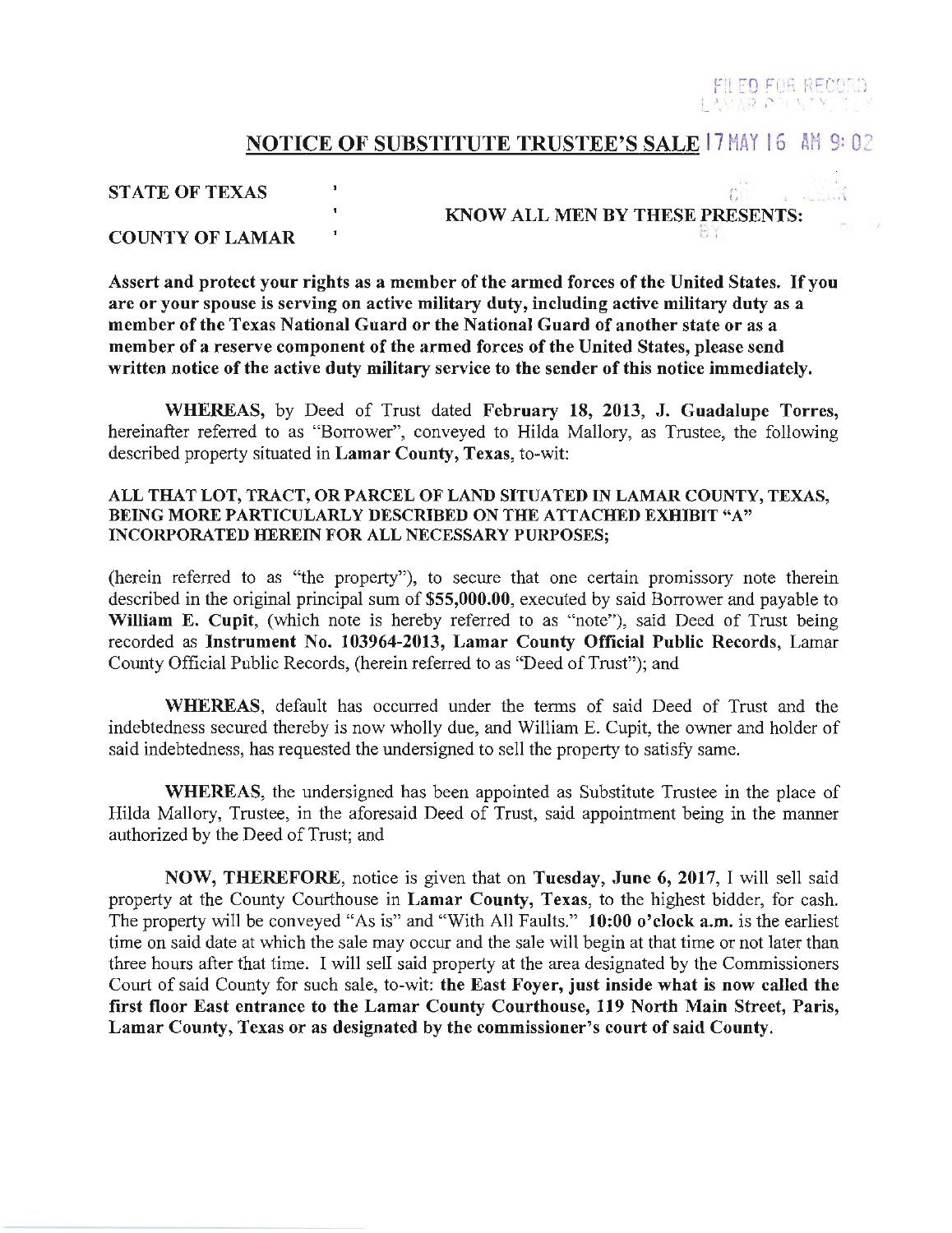WITNESS MY HAND this **16th** day of **May, 2017.** 

Ċ

**BIARD,** Substitute Trustee 8 First Street NW Paris, Texas 75460 (903) 785-1606